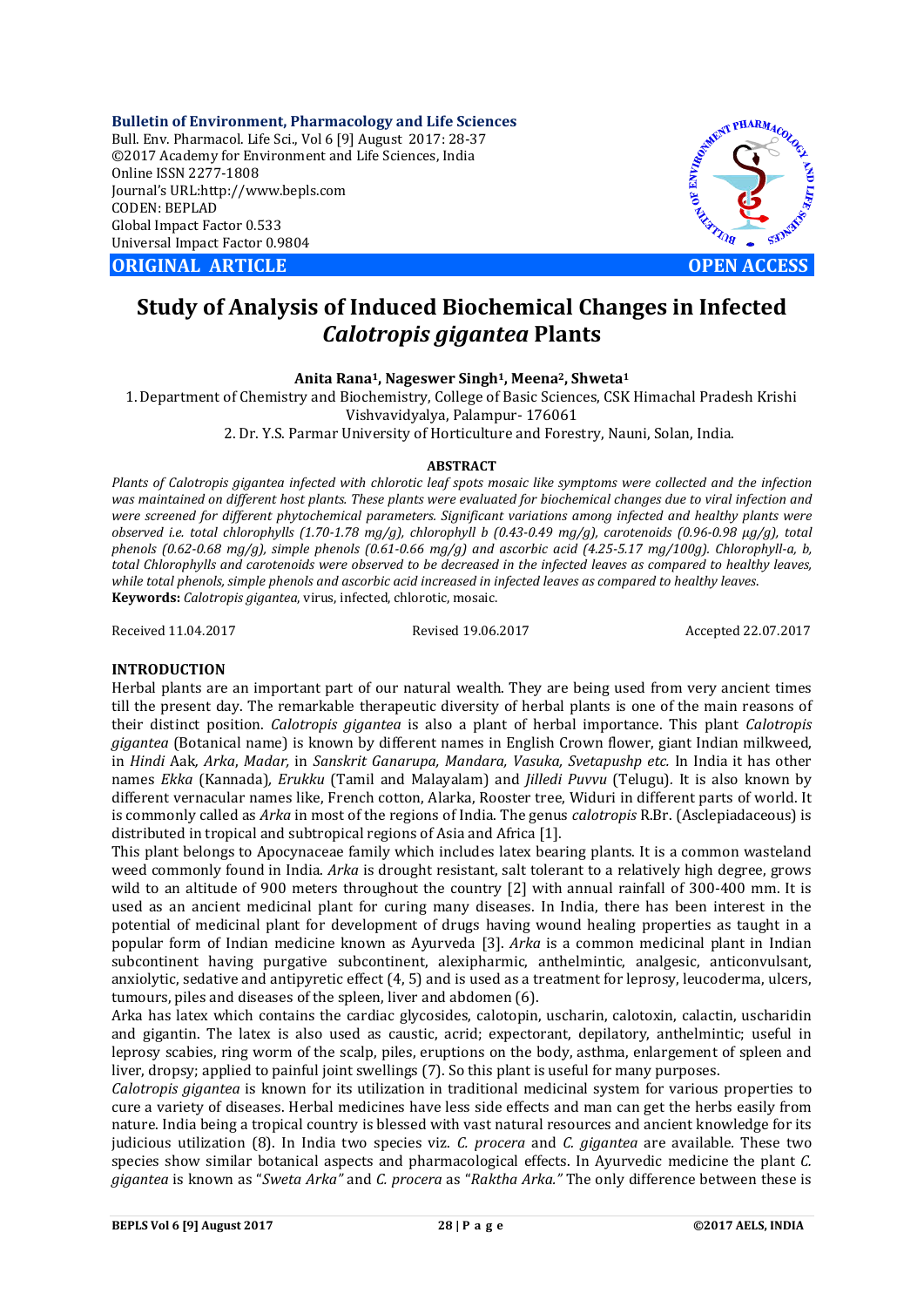in the colour of the flowers; however, they are white in *C. procera* and pinkish white in *C. gigantea*. The plant is an erect, tall, large, much branched perennial shrub or small tree. It generally grows to a height of 4 meters.

Leaves of this plant have been observed with yellow chlorotic and some mosaic like symptoms. Multiplication of virus particles in the infected plant cells alters biochemical compounds of cells such as chlorophyll, carotene, organic carbon, nitrogen, protein, phosphorous proteins, phenolic compounds and nucleic acids etc. (9). External manifestations of disease symptoms are the results of altered host metabolism. The extent of crop loss is mainly associated with severity of visible symptoms (10). The present study was undertaken to determine changes in phytochemical constituents *viz.* chlorophylls, carotenoids, phenols and ascorbic acid in *C*. *gigantea* due to viral infection as compared to healthy plants. The study is also carried out to determine antioxidant properties in healthy as compared to infected plants. The molecular agents that prevent the oxidation of other molecules either by stopping the transfer of electrons or hydrogen are known as the antioxidants. Antioxidants can protect the human body from free radicals and Reactive Oxygen Species (ROS) effects. Oxidative damages caused by free radicals to living cells mediate the pathogenesis of many chronic diseases such as Parkinson's, Alzheimer's, cancers, aging, cardiovascular, atherosclerosis, cataract, inflammatory, and other degenerative ailments (11). Phenols, flavonoids and tannins are the most commonly found polyphenolic compounds in plant extracts, the antioxidant activities of which play an important role in the absorption or neutralization of free radicals (12).

The presence of many phytochemicals such as Usharin, gigantin, calcium oxalate, α and β-calotropeol, beta-amyrin, fatty acids (both saturated and unsaturated), hydrocarbons, acetates and the benzoates, a mixture of tetracyclic triterpene compounds and giganteol whereas flavonoids, triterpenoids, alkaloids, steroids, saponins, terpenes, esters of calotropeols, volatile long chain fatty acids, glycosides and proteases have been isolated in different parts of *C. gigantea* especially in the leaves (13).

In India *calotropis* occupies special importance because of its large industrial uses and economic values*.* It has various medicinal properties. Different parts of the plant have immense potential to cure various diseases and disorders like asthma, cold, epilepsy, fever, indigestion, leprosy, piles, skin diseases etc., and exhibiting activities that are anti-inflammatory, anthelmintic, anticancer and antitumor; as observed in various polyherbal preparations (14). It is a highly potential plant resource and different parts of this plant are used for multi purposes. The various uses of this plant are biogas production, substitute for petroleum products, cleansing of water, energy plantation, fibers, fodder, latex or rubber, substitute for paper etc. So, in order to understand their pharmacological action, there is a need to scientifically evaluate them at molecular and biochemical level.

In nature plants are often exposed to different types of environmental stresses. Crops can be affected by these stresses resulting in the reduction in the yields. Virus infections can drastically reduce crop yield (15), resulting in economic losses. Abiotic stresses include the various environmental conditions like temperature, heat and chemical stresses. Biotic stresses include infection by pathogens (including bacteria, fungi, viruses and nematodes) and attack by herbivore pests (16). Wild plants are almost colonized by a number of microbes, including fungi, bacteria and viruses and which may cause any of these interactions (17). Viral diseases in perennial crop plants are more dangerous than in annual crops (18). Pathogens affect host populations by reducing viability, fecundity and competitive ability, as well as affecting community interactions (19). In crops, virus infection can reduce plant growth by depressing photosynthesis and changing metabolism (20). In case of *calotropis*, infection has been reported due to bacterial, fungal and viral pathogens. Infected plants show systemic brilliant chlorotic to yellow spots on the leaves suspected to be due to virus infection based on the nature of symptoms.

This plant is seen susceptible to infection by several viruses viz. *Groundnut bud necrosis virus* (GBNV) (21) and a *Begomovirus* (22). Plants in the field were observed to exhibit systemic yellow spots symptoms. In infected plants the flowers setting and size was reduced and fruits became discolored, shriveled and sterile which died prematurely whereas the seed was four times smaller that fails to germinate. The overall plant height and vigour were markedly reduced. Undulated margins and spots that coalesce into yellow blotches along the veins in infected leaves have been observed. Furthermore leaves become thin and puckered giving the plant a distorted appearance. Keeping in view the medicinal importance of *Arka*, there is a need to work towards understanding epidemiology of the disease as well as effects on phytochemical constituents. Phytochemical constituents are important to understand their roles in the plants and to devise strategies for rapid diagnosis and control. Further, the effect of virus infection on active phytochemical constituent concentration is important to understand the importance of this disease.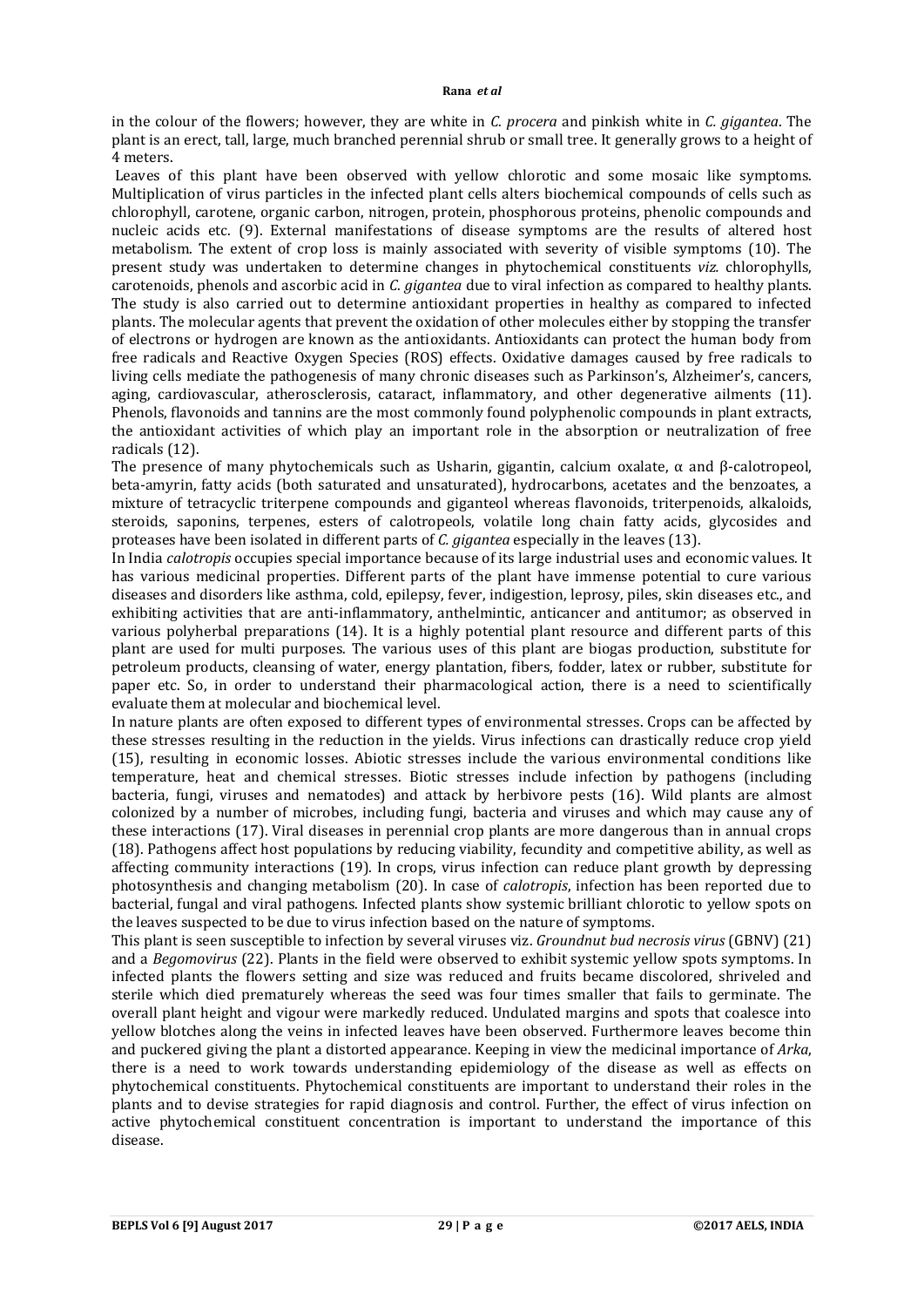### **MATERIALS AND METHODS**

### **Collection of infected** *Calotropis gigantea* **samples**

Plants of *Calotropis gigantea* infected with chlorotic leaf spots mosaic like symptoms were collected and maintained at glass house under suitable conditions at  $\pm 20^{\circ}$ C. The *Calotropis gigantea* leaves that showed the symptoms were used in this study as the source of inoculum. The infection was maintained on different host plants.

### **Inoculation of test plants**

For inoculation ice cold 100 mM potassium phosphate buffer (pH 7.4) was sprinkled on the test or host plants. Then carborundum was dusted on these plants and after that potassium phosphate buffer was spread on them. The infected leaves of *C. gigantea* were transferred in a pestle mortar and crushed in the same buffer. This crushed suspension of infected plant was applied on the surface of leaves of host plants. Finally distilled water was sprinkled on the plants to remove the secondary metabolites from the surface.

### **BIOCHEMICAL ANALYSIS**

Chlorophyll, carotenoids and ascorbic acid content were determined in fresh leaves of *C*. *gigantean*. However, total phenols (simple phenols and tannins) were analyzed in oven dried leaves (green leaves dried at 45oC for 3 hours). Chlorophyll and carotenoids were estimated by the method of Jayraman (23) and Davies (24). Ascorbic acid in fresh leaves was estimated by AOAC (25). Total phenols were estimated by the method of Makkar (26).

### **Chlorophyll and carotenoids estimation**

For total chlorophyll, extraction was carried out into cleaned pestle and mortar by grinding sample of *Calotropis* leaves (0.2 g) with 80 per cent acetone. The extracts were centrifuged at 4,000 rpm for 1 minute and content was re-extracted 4 times in the same manner with 80 per cent acetone until residues became colorless. Finally, this volume was made up to 20 ml with 80 per cent acetone and absorbance was measured at 663 nm, 645 nm and 480 nm on spectrophotometer model Merck Spectroquant Pharo 100.

### **Preparation of standard for estimation of ascorbic acid**

Accurately 100 mg of L-ascorbic acid was dissolved in 500 ml of 1.0 per cent oxalic acid solution which was used as standard (always prepared fresh). The amount of ascorbic acid in sample is expressed as mg/100g.

### **Estimation of ascorbic acid**

Fresh, just after plucking *Calotropis* leaves samples (25 g) was accurately weighed, and ground with 25 ml of 2.0 per cent oxalic acid as extraction medium in order to get slurry. The total weight of slurry was recorded. 10 g slurry was taken in a 100 ml beaker and volume was made up to 25 ml with 1 per cent oxalic acid. This content of the beaker was filtered properly through Whatman Filter paper No.1 and 5.0 ml of this filtrate was titrated against 2,6 dichlorophenol indophenol dye. From these titrations three concordant readings were observed.

### **Estimation of phenolic compounds**

Extraction: Finely ground 0.2 g sample was taken in a 100 ml beaker. To this sample, added 10 ml of 70 per cent acetone and kept it on a shaking water bath for 2 hrs at  $30^{\circ}$ C. The beaker was tightly covered to avoid evaporation. After the expiry of time contents were centrifuged at 10,000 rpm for 20 minutes and supernatant was used for the estimation of total phenols.

Estimation: 0.1 ml aliquot was taken and final volume was made upto 1ml with distilled water. To this 2.5 ml of 20 per cent Na<sub>2</sub>CO<sub>3</sub> followed by 0.5 ml of Folin Ciocalteu reagent (1N) was added. Content was incubated for 40 minutes at room temperature. Developed Blue colour was recorded at 725 nm on spectrophotometer model Merck Spectroquant Pharo 100.

### **Antioxidant Activity**

# **DPPH radical scavenging activity**

DPPH radical scavenging activity or 2,2-diphenyl-1- picrylhydrazyl free radical scavenging activity was evaluated by the methods of Kordali et al. (27) and Sharma and Bhatt (28). It was calculated in the aqueous extracts of samples and for standard, monomer of (+) catechin was used.

The absorbance was recorded at 517 nm with spectrophotometer model Merck Spectroquant Pharo 100 after 30 minutes incubation in the dark at  $30^{\circ}$ C. The percentage of DPPH free radical scavenging activity (% inhibition) was calculated with the help of following equation:

$$
\% \text{ inhibition} = \frac{\text{Abs}(Control) - \text{Abs}(Test)}{\text{Abs}(Control)} \times 100
$$

IC<sub>50</sub> value (the amount of antioxidant necessary to decrease the initial DPPH free radical concentration by 50 per cent) was calculated from the regression line obtained from the plot of per cent inhibition against concentration of each solution using the following equation: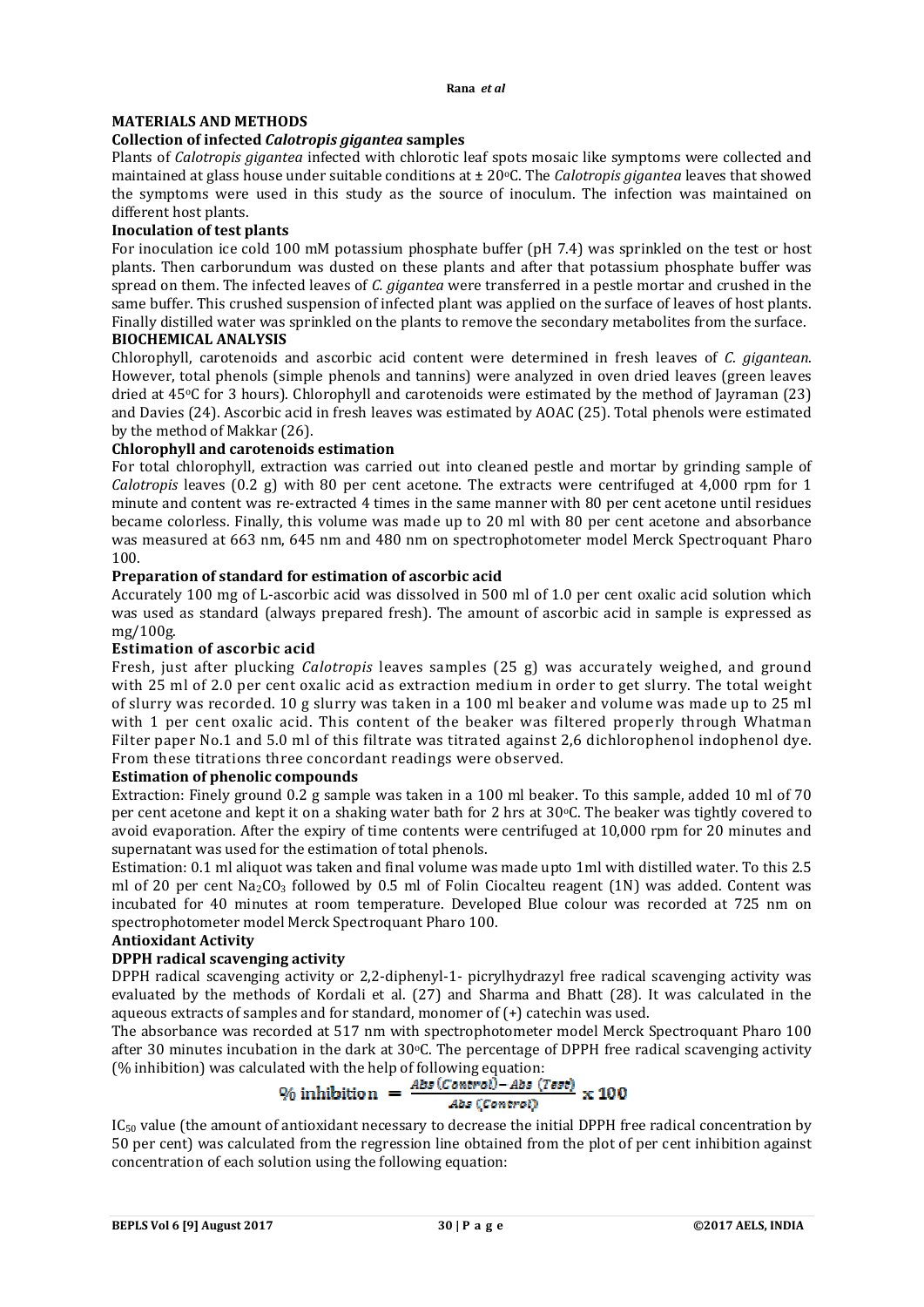(50- y intercept)

 $IC_{50}$  value =

Slope

# **Extraction of total flavonoids from the sample**

Flavonoids were extracted by following method of Swain and Hills (29); Mahadevan and Sridhar (30). The dried leaf sample (1.0 g) was taken in a test tube and 10 ml of methanol was added to it. The test tubes were placed on a water bath shaker maintained at 37°C for shaking. After 12 hours, the test tubes were removed and centrifuged at 10,000 rpm for 20 minutes. The supernatant was collected and evaporated to dryness. The resulting extract was re-dissolved in 1ml of methanol for further use.

### **Estimation of total flavonoids**

An aliquot of 250 μl of redissolved methanol extract was used for the estimation of flavonoids. The intensity of pink colour developed was measured at 510 nm and the result was expressed as mg of (+) Catechin equivalent (CEs) per g of extract using following formula:

Flavonoids  $(mg/g)$  = Absorbance at 510 - y intercept

<u>Slope Slope Slope Slope Slope Slope Slope Slope Slope Slope Slope Slope Slope Slope Slope Slope Slope Slope Slo</u>

Y intercept and slope were calculated from the standard curve drawn with (+) Catechin.

# **Estimation of quinones**

Quinones were estimated by using fresh leaf samples of *C. gigantea* by using catechol as a standard by the method of Mahadevan (31) followed by Mahadevan and Sridhar (30).

# **Estimation of Polyphenol Oxidase (PPO) activity**

Polyphenol oxidase activity of fresh *C. gigantea* leaves was estimated in freshly prepared acetone powder by the method of Farkas and Kirlay (9).

## **Preparation of acetone powder**

Accurately weighed 4.0 g fresh *C. gigantea* leaves were transferred to a cleaned pre-chilled pestle and mortar. Then chilled acetone (kept at -20°C) was added just enough to cover the sample, which was ground slowly in clockwise direction for 2-3 minutes, followed by fast anticlockwise grinding for 3-5 minutes. The contents were filtered through Whatman No.1 filter paper and washed repeatedly with chilled acetone till a colourless filterate was obtained. The residue was air dried on the filter paper and immediately stored in air tight sealed vials at - 4°C for further use.

### **Preparation of Enzyme extract**

To a clean centrifuge tube kept in ice cold conditions, 0.1 g of acetone powder was added, followed by 4.0 ml of double distilled water. The content was vortexed and centrifuged in cold at 4,000 rpm for 10 minutes (4°C). The supernatant containing water-soluble enzyme was filtered through cotton and collected into a test tube, already placed in icebox. The residual bound enzyme in the pellet were reextracted with 5.0 ml of 0.2 M NaSO<sub>4</sub> solution and centrifuged at 4,000 rpm for 10 minutes at  $4^{\circ}$ C. The resulting supernatant was collected similarly and pooled with the previous lot. The contents were mixed properly to get the enzyme extract for further use. This was termed as enzyme extract.

### **Enzyme assay with Pyrogallol as a substrate**

Two ml of enzyme extract was taken in a test tube (already placed in icebox) to which 2.0 ml of 0.2 M phosphate buffer (pH 6.0) and 0.5 ml of 1.0 per cent pyrogallol solution (E. Merck, India) as substrate was added. Enzymatic activity (OD/minutes) was observed at 410 nm at 30 seconds interval for 3 minutes on spectrophotometer model Merck Spectroquant Pharo 100.

### **RESULTS AND DISCUSSION**

Chlorophylls are green photosynthetic pigments in all photosynthetic autotrophic organisms and provide characteristic colour to leaves. It is used in treating diabetic foot ulcer, constipation and also used to neutralize the acidifying and stimulating effect of excess protein, sugars and starch. Adding chlorophyll rich food to diet fortifies human body against health disorders (32). Magnesium in chlorophyll improves immune potential by increasing phagocyte activity. The prevention of indirect and direct carcinogenesis by chlorophylls is attributed to their ability to act as powerful antioxidants (33). The total chlorophyll content in the different host plants ranged from 1.70-1.78 mg/g. The maximum value of total chlorophyll was observed in healthy *C*. *gigantea* leaves (control) while different host species had lower value than the healthy. All the host range species were statistically significant with each other.

Chlorophyll 'a' is 'real life force' of living beings, besides synthesizing food. The chlorophyll 'a' content was statistically non significant in all of the host range species. It is a great source of vitamins, minerals and other phytochemicals. Chlorophyll is made up of two classical components, chlorophyll 'a' (bluish black) and chlorophyll 'b' (dark green). The chlorophyll 'a' was non significant while chlorophyll 'b' content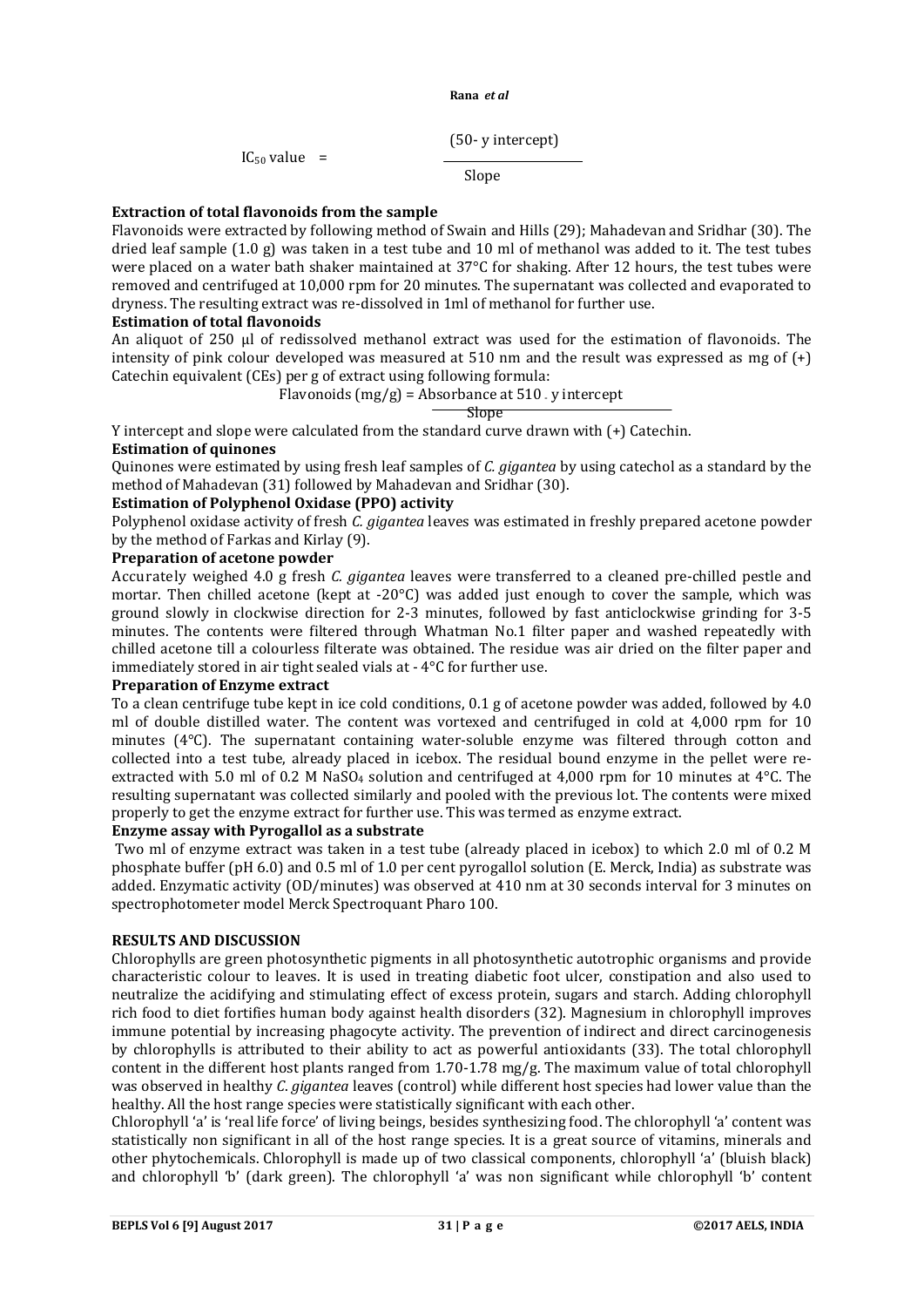ranged from 0.43-0.49 mg/g, respectively. The maximum value of chlorophyll 'a' and 'b' was observed in healthy *Calotropis* (control) leaves while other had less values as compared to healthy. In this case, all the species were found statistically significant.

Carotenoids are hydrocarbons belonging to the class of tetraterpenoids  $(C_{40})$ . They are accessory pigments in photosynthetic system and give characteristic colour to plant parts particularly flowers and fruits. Total carotenoids are widely recognized as nutritional component essentially needed for metabolisms regulating processes in human beings (34). Carotenoids are being considered as potential cancer preventing agent (10) and higher intake of *β*-carotene may reduce risk of cancer (35). Carotene associated with chlorophyll is converted into vitamin A, which is essential for normal growth, eye-sight and healthy skin. The total carotenoids were ranged in 0.96-0.98 µg/g. The healthy *Calotropis* leaves were observed higher value of carotenoids as compared to other species. All the species were statistically significant with each other.

Ascorbic acid is vitamin C (L-ascorbic acid), fulfils essential metabolic functions in the life of animals and plants. It is found in plants, animals and single cell organisms (36). Ascorbate in plants has beneficial influences on various aspects in plants. Through modifying gene expression, ascorbate not only acts to regulate defense and survival but also act via phytohormones to modulate plant growth (37)**.**  Improvement of ascorbate content in plants will increase plant stress tolerance, while decreasing ascorbate content will result in stress sensitivity of plants (38). Plants vary considerably in their physiological response to various kinds of environmental stress. To prevent damage caused by pathogenic attack and to acclimatize change in their environment, plants have evolved direct and indirect mechanism for sensing and responding to pathogenic stimuli. Ascorbic acid is found in all eukaryotes including animals and plants and lack completely in prokaryotes except cyanobacteria. Ascorbic acid has antioxidant and cellular reductant properties and plays multifunctional roles in plant growth, development, and regulation of remarkable spectrum of plant cellular mechanisms against environmental stresses. Ascorbic acid plays an important role in resistance to pathogenesis. Multiplication of virus particles in the infected plant cells alters biochemical compounds of cells such as chlorophyll, carotene, organic carbon, nitrogen, protein, phosphorous proteins, phenolic compounds, nucleic acids etc. (Fraser 1987).

Ascorbic acid ranged from 4.25-5.17 mg/100g. The highest value was observed in *Datura stramonium*, one of the hosts and the lower value was observed in healthy *C*. *gigante*a. All the species except control were statistically at par with each other.

| weight basis)   |                                                                                           |                           |                           |                                   |                            |  |  |  |
|-----------------|-------------------------------------------------------------------------------------------|---------------------------|---------------------------|-----------------------------------|----------------------------|--|--|--|
| C. gigantea     | Total chlorophyll<br>(mg/g)                                                               | Chlorophyll 'a'<br>(mg/g) | Chlorophyll 'b'<br>(mg/g) | <b>Carotenoids</b><br>$(\mu$ g/g) | Ascorbic acid<br>(mg/100g) |  |  |  |
| <b>Infected</b> | $1.70 \pm 0.03$                                                                           | $1.28 \pm 0.02$           | $0.43 \pm 0.03$           | $0.96 \pm 0.02$                   | $5.17 \pm 0.04$            |  |  |  |
| <b>Healthy</b>  | $1.78 \pm 0.04$                                                                           | $1.29 \pm 0.01$           | $0.49 \pm 0.02$           | $0.98 \pm 0.03$                   | $4.25 \pm 0.02$            |  |  |  |
|                 | $*U$ . Les sons ans an auf Carried and an automobility and and decomposition $f(\lambda)$ |                           |                           |                                   |                            |  |  |  |

### **Table:1. Phytochemical components in healthy and infected leaves of** *C. gigantea* **(values on fresh weight basis)**

\*Values are mean of five determinations with standard deviation **(**±)



Fig.1. Phytochemical components in healthy and infected leaves of *C. gigantea*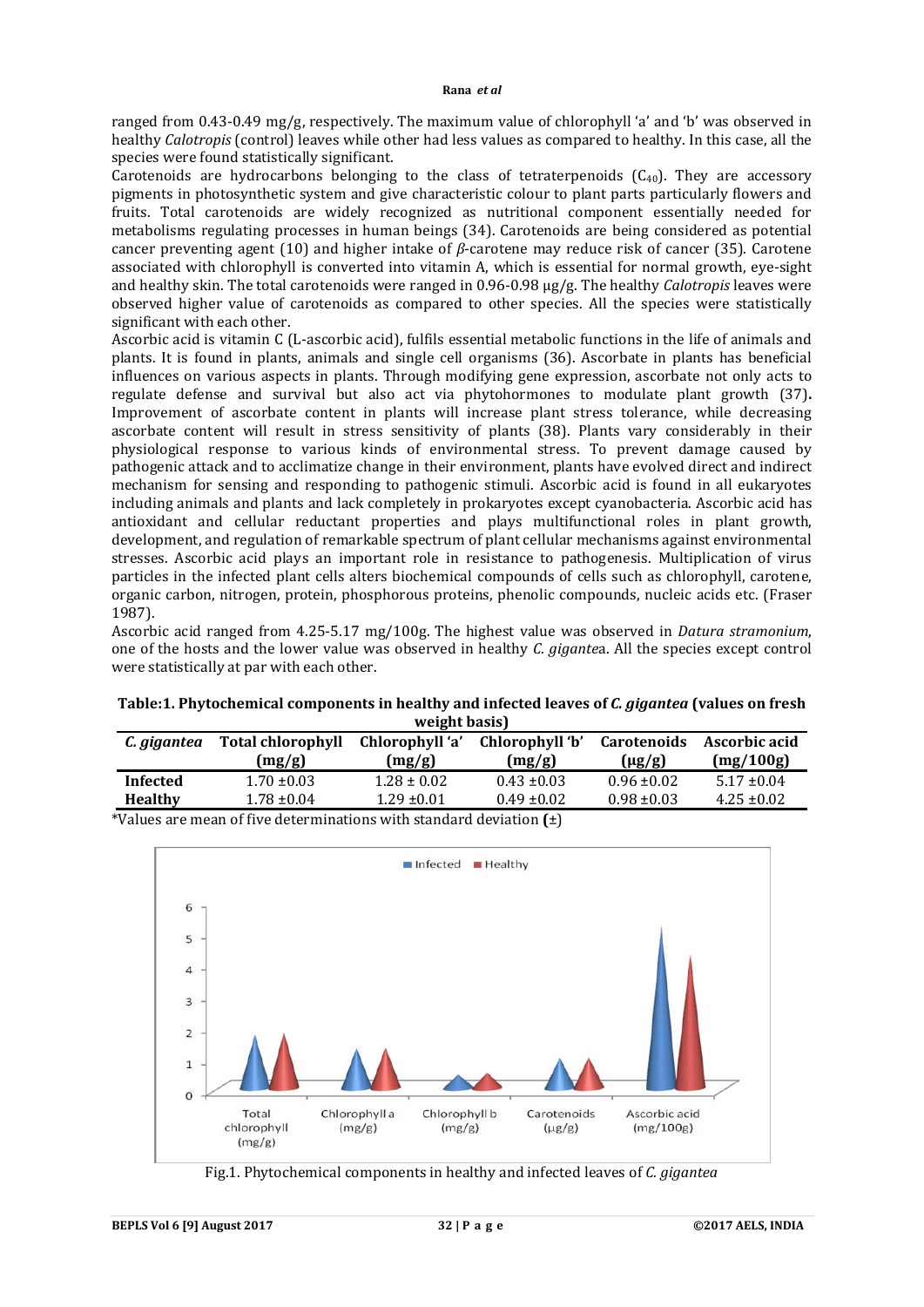Phenolic compounds are plant's secondary metabolites that constitute one of the most common and widespread groups of substances in them. As stated by Harborne [3], the term "phenolic" or "polyphenol" can be precisely defined chemically as a substance which possesses an aromatic ring bearing one (phenol) or more (polyphenol) hydroxyl substituent, including functional derivatives (esters, methyl ethers, glycosides, etc. (38)**.** Phenolic compounds are one of the major groups of secondary plant metabolites and they are chemically diverse group of substances having diverse functions in plants such as a powerful defense mechanism against different kinds of predators. They also serve as seed germinating inhibitors. Infection of plants induces changes in phenolic substances. Phenols differ in their response and changes, initially an increase in the susceptible and resistant varieties but with the symptom development, phenols decrease in the susceptible varieties whereas phenols accumulate in the resistant varieties. It has been suggested that the major difference between the resistant and susceptible varieties is in the velocity of accumulation of phenols which will be faster in resistance varieties.

Total phenols varied from 0.62-0.68 mg/g. Among all the host plants only *N. rustica* had highest value whereas; the lowest value was recorded in *C. gigantea* (control). Simple phenols were observed from 0.61-0.66 mg/g. The highest value was noticed in infected *Calotropis* plants while lowest value was observed in control i.e. healthy plants.

Antioxidants are substances with free radical chain reaction breaking properties. Among the numerous antioxidants available, flavonoids are naturally occurring phenolic compounds in plants. The antioxidative effect of flavonoids had long been recognized. They are known to inhibit lipid peroxidation to scavenge free radicals and active oxygen, to chelate iron ions and to inactivate lipoxygenase (39).

A significant difference was observed in flavonoid content (Table 2). Values in respect of this parameter showed variation in the range from 18.57 mg/g to 30.39 mg/g. The infected *calotropis* leaves had higher value and lower values were observed in healthy *calotropis* leaves.

| C.       | Total           | Simple                                                                  | Flavonoids           | Tannins                   | Quinones                          | Antioxidant                             |
|----------|-----------------|-------------------------------------------------------------------------|----------------------|---------------------------|-----------------------------------|-----------------------------------------|
| gigantea | Phenols         | phenols                                                                 | (mg/g)               | $(\mu$ g/100g)            | (mM/min/g)                        | activity                                |
|          | (mg/g)          | (mg/g)                                                                  |                      |                           | tissue)                           | $(\mu g/ml)$                            |
| Infected | $0.67 \pm 0.02$ | $0.65 \pm 0.03$                                                         | $30.39 \pm 0.03$     | $20 \pm 0.02$             | $1.71 \pm 0.04$                   | $24.02 \pm 0.04$                        |
| Healthy  | $0.63 \pm 0.03$ | $0.61 \pm 0.04$                                                         | $18.57 \pm 0.02$     | $20 \pm 0.03$             | $1.56 \pm 0.02$                   | $1.27 \pm 0.03$                         |
|          |                 | *Values are mean of five determinations with standard deviation $(\pm)$ |                      |                           |                                   |                                         |
|          |                 |                                                                         | Infected             | $H$ Healthy               |                                   |                                         |
|          |                 |                                                                         |                      |                           |                                   |                                         |
|          | 35              |                                                                         |                      |                           |                                   |                                         |
|          | 30              |                                                                         |                      |                           |                                   |                                         |
|          | 25              |                                                                         |                      |                           |                                   |                                         |
|          | 20              |                                                                         |                      |                           |                                   |                                         |
|          | 15              |                                                                         |                      |                           |                                   |                                         |
|          | 10              |                                                                         |                      |                           |                                   |                                         |
|          | 5               |                                                                         |                      |                           |                                   |                                         |
|          | $\bf 0$         |                                                                         |                      |                           |                                   |                                         |
|          | Total           | Simple<br>Phenols<br>phenols<br>(mg/g)<br>(mg/g)                        | Flavonoids<br>(mg/g) | Tannins<br>$(\mu g/100g)$ | Quinones<br>(mM/min/g)<br>tissue) | Antioxidant<br>activity<br>$(\mu g/ml)$ |

| Table:2. Phenolic compounds and antioxidant activities in healthy and infected leaves of C. |
|---------------------------------------------------------------------------------------------|
| <i>gigantea</i> (values on dry weight basis)                                                |

# Fig. 2. Phenolic compounds and antioxidant activities in healthy and infected leaves of *C. gigantea*

Antioxidants are the compounds that play an important role in preventing or delaying the onset of major degenerative diseases. Physiologically, these compounds scavenge the free radicals. Free radicals are highly unstable and reactive species which are capable of damaging molecules such as DNA, proteins and carbohydrates. The body is under constant attack from these free radicals formed as a consequence of the body's normal metabolic activities (40). To combat with these radicals, cells are also equipped with an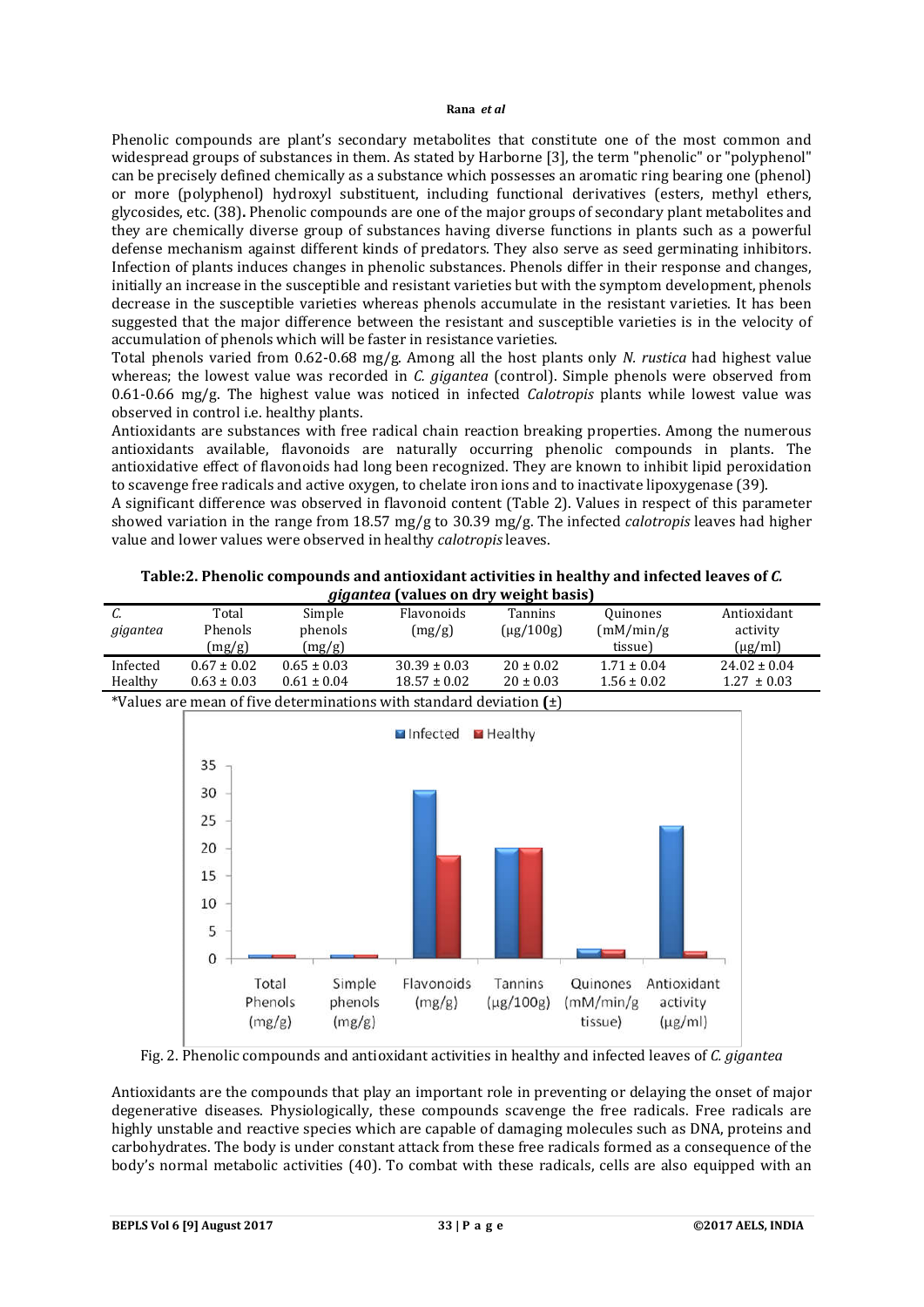impressive repertoire of endogenous as well as exogenous (mostly derived from fruits and vegetables) antioxidant molecules.

The status of antioxidant activity in healthy and infected *calotropis* leaves was evaluated and pertinent data are presented in Table 2. Antioxidant activities varied from 1.27 µg/ml to 24.02 µg/ml. Infected leaves showed higher value of antioxidant activity (24.02 µg/ml) while in healthy leaves it was comparatively less (1.27 µg/ml).



Fig.3. Free radical scavenging activity in infected leaf sample of *C. gigantea*



Fig.4. Free radical scavenging activity in healthy leaf sample of *C. gigantea*

Polyphenol oxidase (EC 1.14.18.1), is a copper containing metalloenzyme ubiquitously present in plant kingdom. PPO catalyses the oxidation of variety of phenolic compounds to corresponding quinones which are highly reactive. Polyphenol oxidase (PPO) is a tetramer that contains four atoms of copper per molecule and binding sites for two aromatic compounds and oxygen. It is widely distributed enzyme involved in the biosynthesis of melanins in animals and in the browning of plants. The enzyme catalyzes the oxidation of phenolic compounds to form corresponding quinone intermediates which polymerize to form undesirable pigment (Arnnok et al. 2010).

The PPO activities of fresh leaf samples were measured at interval of 30 seconds up to 3.0 minutes in infected as well as healthy samples as shown in the figure 5. The significant increasing (OD) trend was observed from 0 seconds to 150 seconds after which the enzyme activities decreased in both samples.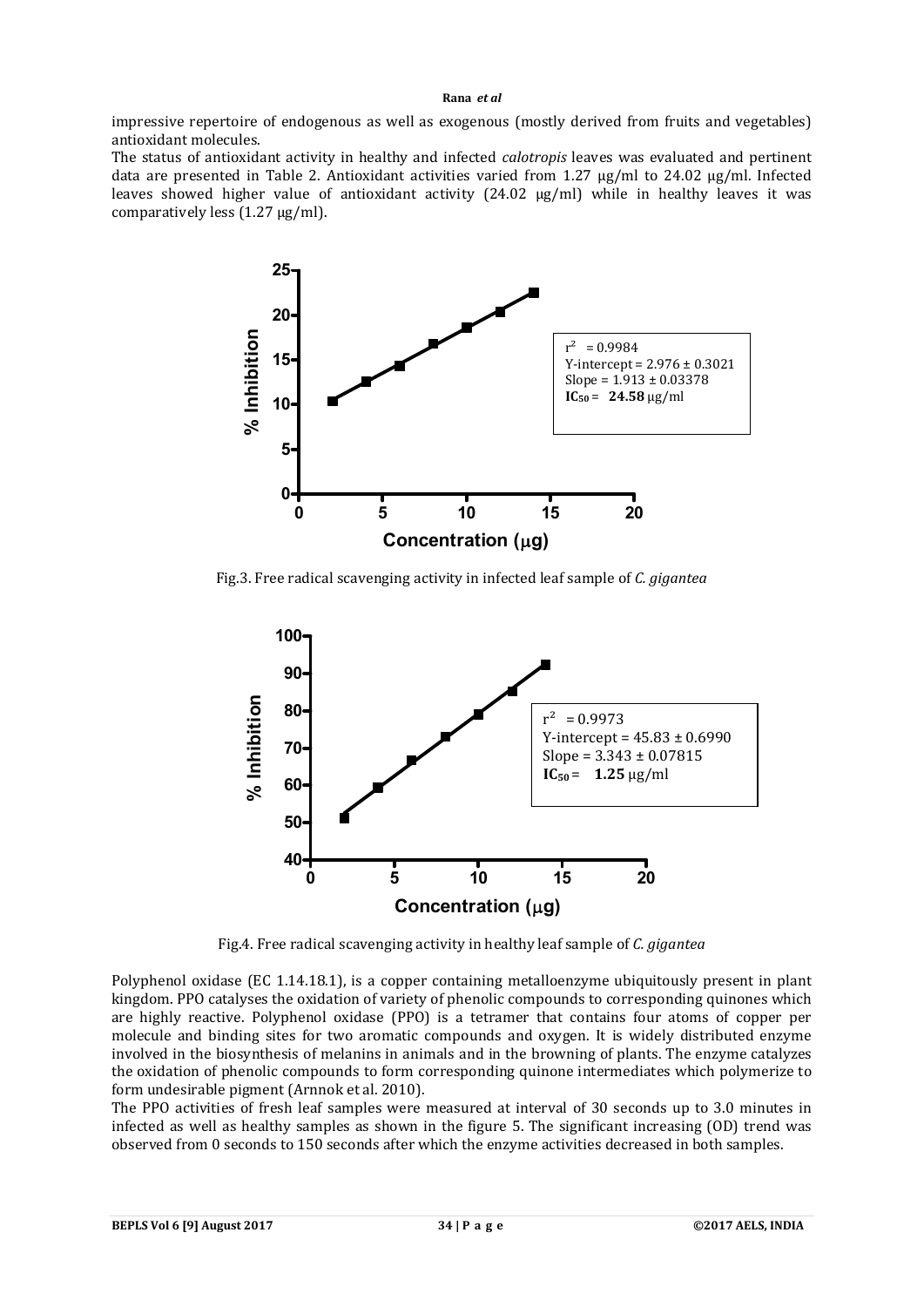



Fig.6**.** Variation in PPO activity (ΔOD/ min) of *C. gigantea* samples

However, higher PPO activity (∆OD/min) was measured in infected sample while lower PPO activity (∆OD/min) was observed in healthy *calotropis* leaf sample. PPO (∆OD/min) activity among the healthy and infected sample is presented in figure 6.

### **CONCLUSION**

In general an increasing trend was observed in infected leaves of *C. gigantea* for phytochemical constituents i.e. antioxidant activity, quinones, flavonoids content, total phenols and ascorbic acid. However, reverse trends over healthy plant i.e. decrease in total chlorophyll and total carotenoids were observed in infected leaves of *C. gigantea*. The PPO showed maximum activity (∆OD/min) at 150 seconds and higher PPO activity was measured in infected sample in comparison to healthy *calotropis* leaf sample. Phytochemical constituents *viz.* antioxidant activity, quinones, flavonoids, total phenols, ascorbic acid, PPO activity have higher values in infected leaves whereas total chlorophyll and carotenoids had lower values in infected leaves. This could be due to plant's defense mechanism in response to stress or infection.

# **REFERENCES**

1. The Wealth of India. [1959]. Raw Materials. Vol.2 Council of Scientific and Industrial Research, New Delhi, 20 – 23.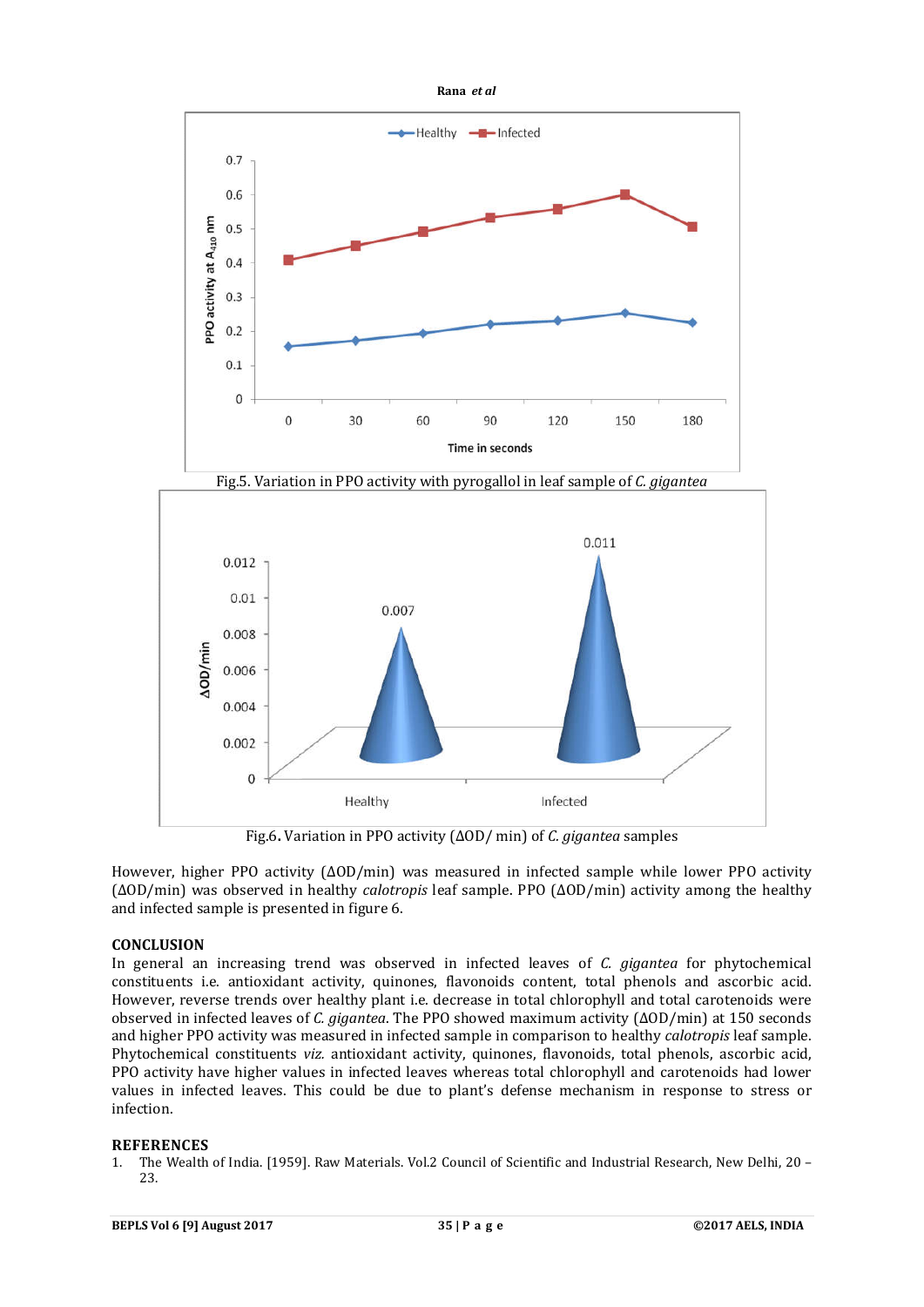- 2. Sharma, A.P & Tripathi, B.D. [2009]. Assessment of atmospheric PAHs profile through *Calotropis gigantean* R.Br. leaves in the vicinity of an Indian coal-fired power plant. Environmental Monitoring Assess. 149: 477 – 482.
- 3. Jain,V., Prasad,V & Pandey, R.S. [2006]. Wound healing activity of *Desmodium gangeticum* in Different Wound Model. Journal of Plant Sciences. 1[3]:247-253.
- 4. Argal, A & Pathak A.K. [2006]. CNS activity of *Calotropis gigantea* roots. Journal of Ethnopharmacol. 106 [1]: 142- 145.
- 5. Chitme, H.R., Chandra, R & Kaushik, S. [2005]. Evaluation of antipyretic activity of *Calotropis gigantea* [Asclepiadaceae] in experimental animals. Phytotherapy Research. 19[5]: 454-456.
- 6. Kartikar, K.R & Basu, B.D. [1994]. Indian Medicinal Plants, Vol. 3, Edn 2nd, Allahabad, India, pp: 1606-1609.
- 7. Kirtikar, K.R & Basu, B.D. [1999]. Indian Medicinal Plants. Vol: 3. 2nd Edn. International Book Distributors, Dehradun, pp: 191-192, 420-422, 993-994, 2045-2047.
- 8. Vaidya A. [1998]. Pharm. Res. India [Pharma pulse-supplement], 44 45.
- 9. Fraser, R.S.S. [1987]. Biochemistry of virus infected plants. Research Studies Press Ltd. Letchworth, Hertfordshire, England. 641p.
- 10. Sreenivasulu, P., Naidu, R.A & Nayudu, M.V. [1989]. Physiology of virus infected plants. South Asian Publishers Pvt. Ltd. New Delhi, India. 164p.
- 11. Chaudiere, J & Ferrari, R.I. [1999]. Intracellular antioxidants: From chemical to biochemical mechanisms. Food and Chemical Toxicology. 37:949–962.
- 12. Prabha, M.R & Vasantha, K. [2011]. Antioxidant, Cytotoxicity and Polyphenolic Content of *Calotropis procera*  [Ait.] R. Br. Flowers. Journal of Applied Pharmaceutical Science. 1[7]:136-140.
- 13. Kumar, P.S., Suresh, E & Kalavathy, S. [2013]. Review on a potential herb *Calotropis gigantea* [L.] R. Br*.* Scholars Academic Journal of Pharmacy. 2(2): 135-143.
- 14. Tenpe, C.R., Upaganlawar, A.B., Dongre, P.A & Yeole, P.G. [2007]. Screening of methanolic extract of *Calotropis gigantea* leaves for hepatoprotective activity. Indian drugs. 44(11): 874 -875.
- 15. Picó, B., Diez, M. J & Nuez, F. [1996]. Viral diseases causing the greatest economic losses to the tomato crop. II. The *Tomato yellow leaf curl virus*—A review. Scientia Horticulturae. 67: 151 – 196.
- 16. Atkinson, N. J & Urwin, P.E. [2012]. The interaction of plant biotic and abiotic stresses: from genes to the field. Journal of Experimental Botany. 63: 3523–3543.
- 17. Malmstrom, C.M., Melcher, U & Bosque-Pe´rez, N.A. [2011]. The expanding field of plant virus ecology: historical foundations, knowledge gaps, and research directions. Virus Research. 159: 84–94.
- 18. Agrios, G.H. [1997]. Plant Pathology, 4th Edition. Academic Press, San Diego, P 635.
- 19. Seabloom, E.W., Borer, E.T., Jolles, A & Mitchell, C.E. [2009]. Direct and indirect effects of viral pathogens and the environment on invasive grass fecundity in Pacific Coast grasslands. Journal of Ecology*.* 97: 1264 – 1273.
- 20. Tecsi, L.A., Smith, M., Maule, A.J & Richard, C. [1996]. A spatial analysis of physiological changes associated with infection of cotyledons of marrow plants with *Cucumber mosaic virus.* Plant Physiology. 111:975– 985.
- 21. Reddy, B.V.B., Sivaprasad, Y & Gopal, D.V.R.S. [2011]. First report of *Groundnut bud necrosis virus* on *Calotropis gigantea*. Journal of Plant Pathology. 93;4 : 84.
- 22. Prajapat, R., Marwal, A., Sahu, A.K & Gaur, R.K. [2012]. Molecular *in silico* structure and recombination analysis of betasatellite in *Calotropis procera* associated with *Begomovirus*. Archives of Phytopathology and Plant Protection. 45(16): 1980-1990.
- 23. Jayraman, J. [1981]. In: *Laboratory manual in biochemistry.* Willey Eastern Pvt. Ltd., New Delhi.
- 24. Davies, B.H. [1976]. In: *Carotenoids in chemistry and biochemistry of plant pigments* [Ed T. W. Goodwin] chapter 19, Volume II, P 154-155.
- 25. A.O.A.C. [2010]. Official Methods of Analysis of the Association of Official Analytical Chemists. 18th ed. Washington, D.C.
- 26. Makkar, H.P.S., Blummel, M., Borowy, N.K & Becker, K. [1993]. Gravimetric determination of tannins and their correlation with chemical and protein precipitating method. Journal of the Science of Food and Agriculture. 61: 161-165.
- 27. Kordali, S., Cakir, A., Mavi, A., Kilic, H & Yildirim, A. [2005]. Screening of chemical composition and antifungal and antioxidant activities of the essential oils from three Turkish Artemisia species. Journal of Agricultural and Food Chemistry. 53: 1408-1416.
- 28. Sharma, O.P & Bhat, T.K. [2009]. DPPH antioxidant assay revisited. Food Chemistry. 113(4): 1202-1205.
- 29. Swain, T & Hills, W.E. [1959]. J. Sci. Food Agric. 10: 63–68.
- 30. Mahadevan, A & Sridhar, R. [1986]. In: Methods in Physiological Plant Pathology [3rd edn.], Sivakami Publications, Chennai. P 189-190.
- 31. Mahadevan, A. [1966]. Phytopathologische Zeitschrift. 57: 96-97.
- 32. Farkas, G.L & Kirlay, Z. [1962]. Role of phenolics compounds in physiology of plant disease. Phyopathology. 244: 105-150.
- 33. Bhat, S.R. [2005]. Chlorophyll: The Wonder Pigment. In: Science Reporter [Feature Article] pp 29-32.
- 34. Maria, S.L., Bianchi, A., Arnaboldi, A., Ravetto, C., Bianchi, L., Pizella, R., Andreoni, L., Santagati, G & Bermond, P. [1988]. Chemoprevention of indirect and direct chemical carcinogenesis by carotenoids as oxygen radical quenchers. Annual New York Academic Science. 534: 584-596.
- 35. Matthews, R.E.F. [1982]. "Plant Virology," 2nd Ed. Academic Press, New York.
- 36. Mathews, R. [1982]. Anti tumor activity of *β*-carotene, canthaxanthin and phytoene. Oncology. 39: 33-37.
- 37. Colditz, G.A. [1987]. *β-*carotene and cancer. Quebedeaux B and Bliss F[eds]. Horticulture and Human Health. 150- 157.